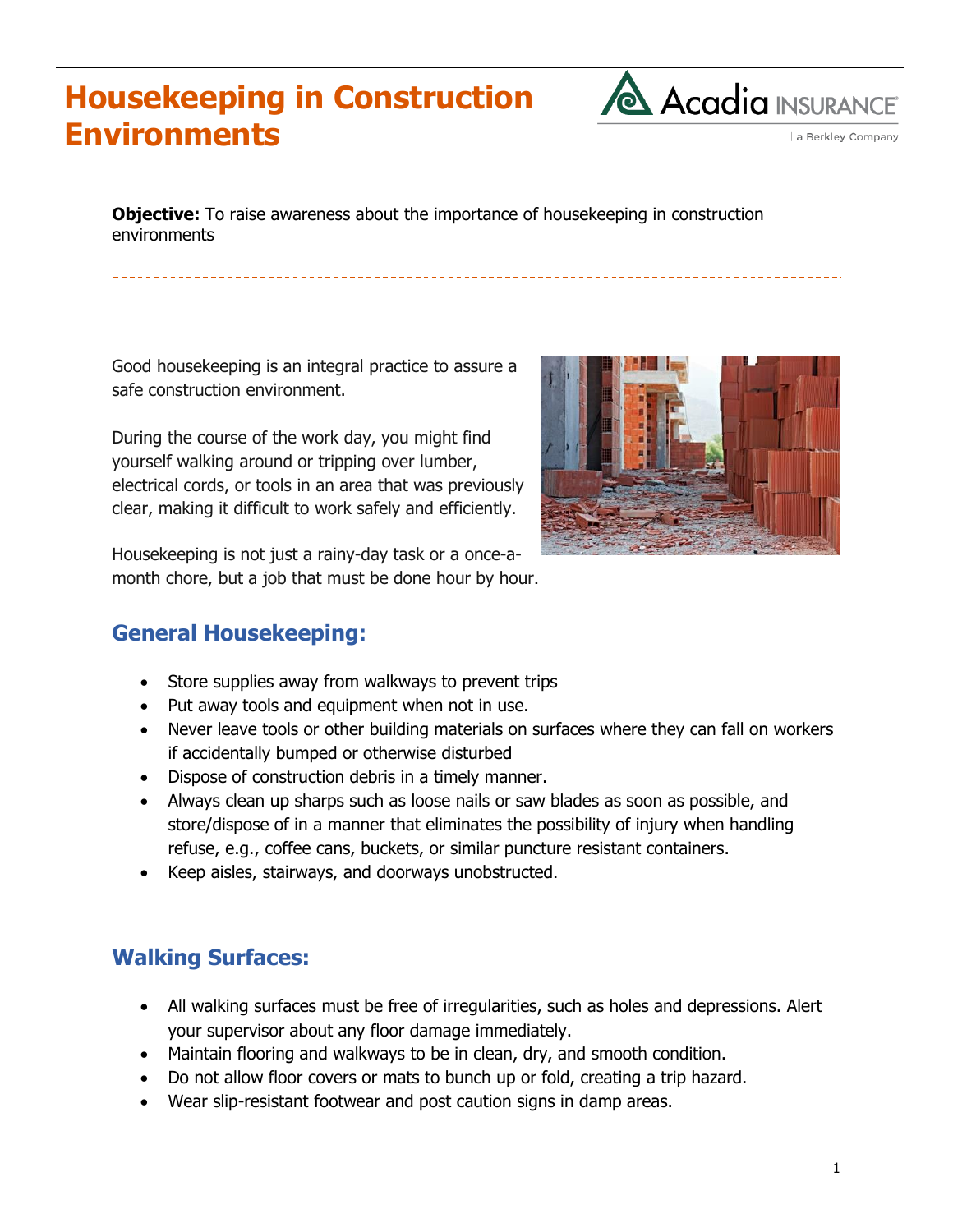# **Housekeeping in Construction Environments**



a Berkley Company

#### **Hazard Communication**

Use signs, tape, and other barriers to establish awareness or restrict access to the following:

- Slip, trip, or fall hazards that cannot otherwise be eliminated.
- Multi-level fall hazards such as holes in the floor or open ledges that cannot be otherwise eliminated.
- Areas where sharps are present or high-velocity / powder actuated nail guns or other hazardous equipment are used.